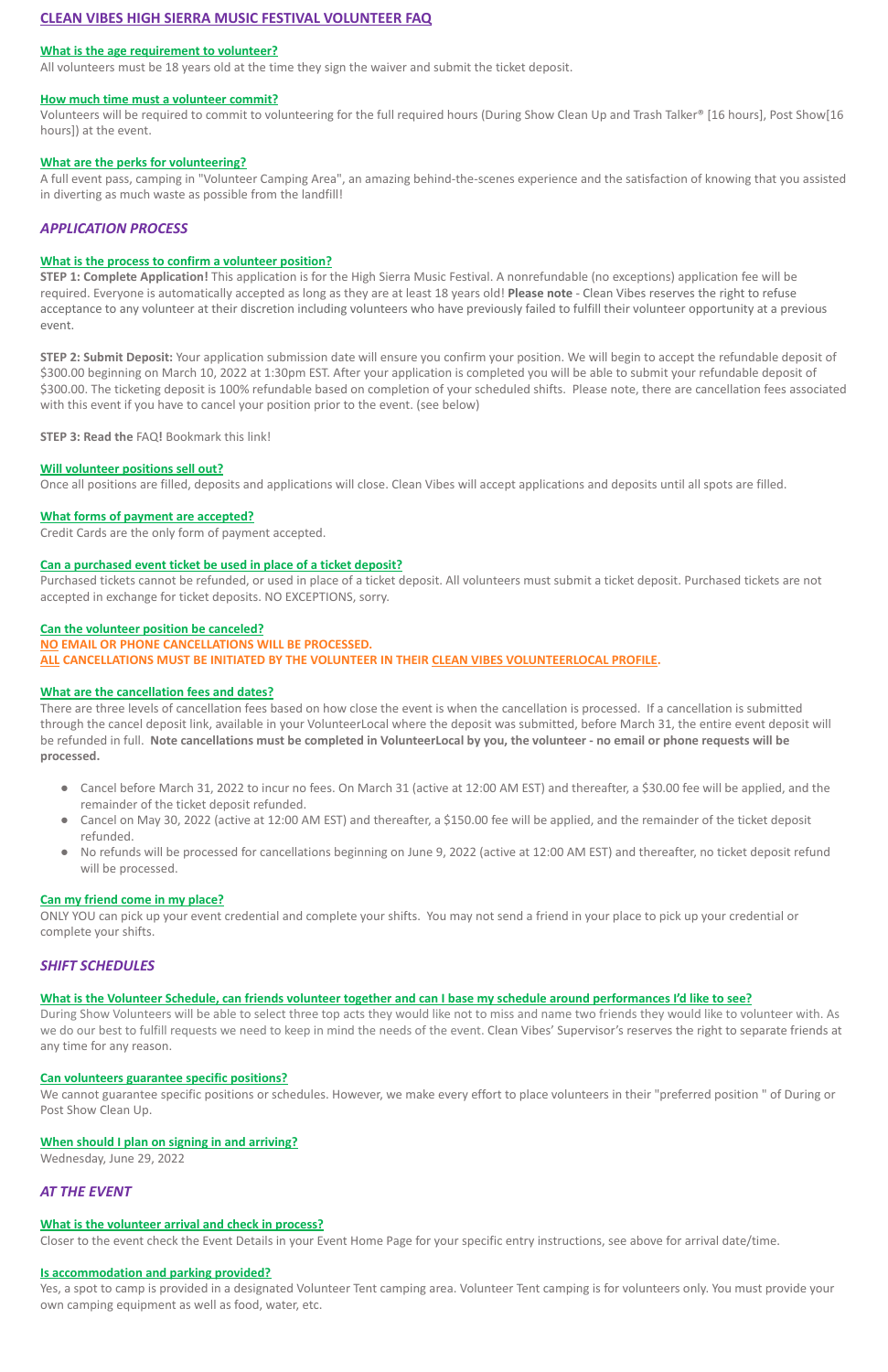Volunteers will park in the staff lot off site. Shuttles to and from the parking lot will be provided. You may purchase an on-site vehicle pass for \$150.50 plus fees, however your vehicle may not gain entry to the festival site until Thursday at 8 AM. Vehicles will not be permitted early access into the festival. For more information and options please find it on the High Sierra Music Festival website [here.](http://highsierramusic.com/camping-parking/)

Upon entry to the festival, each volunteer will be required to pay a \$20.00 non-refundable facilities fee at the gate. This fee goes directly to the festival and is intended to offset the costs of porta-potties, water, etc.

**• Arrive Ready to Volunteer and Represent the Event and Clean Vibes.** If a volunteer is believed to be intoxicated in any way, the volunteer will be unable to participate and will therefore forfeit their event ticket deposit. Be sure to sleep and hydrate prior to shifts. Remember volunteers are directly representing the event - be happy, patient, and ready to make a difference! Bring ANYTHING that may be needed during the shift, as volunteers are not allowed to return to their vehicle or tent while on shift. Do be aware that you will be required to carry anything you bring - we will not have a place to store bags or backpacks!

### **What is the Check In/Check Out Process?**

Volunteers are required to **CHECK-IN and CHECK-OUT** at the beginning and end of EACH shift with a Clean Vibes Supervisor.

#### **What are the General Volunteer Responsibilities?**

• **Wear Closed-toe Shoes** such as tennis shoes or boots. 5-finger vibram shoes, keen type sandals and flippy floppy shoes are not accepted. If you arrive in these types of shoes you will not be checked in for your shift.

• **Check in and Check out.** It is absolutely and ultimately the responsibility of the volunteer to ensure they are properly credited for their shift.

**• Arrive at least 15 minutes early to Clock In.**

Water will be available (bring refillable water container). Be sure to check [High Sierra's FAQs](http://highsierramusic.com/faq/) in regards to what is allowed into the event. *During Show Volunteers* food will not be provided, so *be sure to eat before volunteering* and bring a handheld snack that can be eaten during water breaks. *Post Show Volunteers* will be provided lunch and dinner on Monday 7/4, and breakfast, lunch and dinner on Tuesday 7/5.

We ask you to leave all pincer tools, sticks, and litter pickers at home. Oftentimes you will not be permitted to bring these into the event and even if you are allowed to bring it in, you will not be permitted to use it during your volunteer shift. We find these items to be more cumbersome than they are worth. We appreciate your cooperation on this matter.

Bring water/refillable water container, a snack, a hat – and be sure to put on sunscreen! A rain jacket is a great idea, as well as warm clothing for colder-area/night time shifts. Volunteers MUST wear tennis shoes or boots (or other CLOSED TOE SHOES) to every shift. Volunteers will not be able to return to their tent/car at any time during their shift. Attempting to check-in unprepared for your shift (IE - wearing flip-flops) will result in a "no show" shift! Be sure to check [High Sierra's FAQs](http://highsierramusic.com/faq/) in regards to what is allowed into the event.

**NOTE:** Volunteers who check in with a medical ailment, or who begin their shift in a depleted state from not taking care of their health over the weekend (IE - they are severely dehydrated at the start of their shift) will be let go and their deposit will be forfeited. All of you have the knowledge that you will be in the sun during your shifts. Please be prepared. Drink water. Wear sunscreen. Get some sleep. Be ready!

### **Is water or food provided while on shift?**

### **I have one of those long handled pincers that I think will be great for this, can I bring it?**

### **Can we listen to music on portable speakers or through headphones while on shift?**

No, headphones or portable speakers may not be used at any time during your shift. This includes listening to music through your phone speakers.

### **What should volunteers bring to each shift?**

Please read this section carefully. In the event that the festival is canceled prior to the first day of the event, the nonrefundable order processing fee will NOT be refunded, but the event ticketing deposit will be refunded IN FULL. In the event that part of the festival is canceled, the nonrefundable ordering processing fee will not be refunded. If the volunteer's shift(s) have been fulfilled up to the point of cancellation, and the festival is issuing partial refunds to patrons, the event ticket deposit will be fully refunded. If part of the event is cancelled and the volunteer's shifts prior to the cancellation have **not** been fulfilled, then the deposit is still forfeited, even if ticket holders receive a refund.

### **What if there is an issue while on shift?**

Anyone with a radio can reach Security, Medical, Clean Vibes crew or volunteer staff. Contact Clean Vibes Volunteer Hotline: 828-468-VOLS or email volunteers@cleanvibes.com

### *FOLLOWING THE EVENT: REFUNDS*

Deposits are held from the time that they are submitted up to 3 weeks following the event, but are typically refunded within 7-10 business days of the event. The event reserves the right to forfeit a ticket deposit for any misconduct as decided by the event or Clean Vibes staff, regardless of if the offense is listed within the terms or the FAQ, and regardless if all shifts have been completed by the volunteer - All Clean Vibes and Event rules and regulations must be followed. Note that forfeiture of ticket deposit may result in removal from festival grounds.

### **Why may a volunteer NOT receive a ticket deposit refund?**

- Missing a clock in or clock out. This includes failing to report for a shift as well as walking off a shift without clocking out.
- Failing to adhere to Clean Vibes and Event rules and regulations.
- Any misconduct that would get a volunteer fired from their position, such as stealing, lying, inappropriate behavior, etc.
- Arriving for a shift in poor health (ie dehydrated, sun stroked, ill).
- Consuming legal or illegal intoxicating substances while on shift (alcohol, marijuana, etc) or appearing or suspected of being intoxicated.
- 
- Failing to report to shift with closed-toed shoes.
- Reporting to duty late.
- Disrespectful or insubordinate behavior to event staff.
- Clean Vibes reserves the right to remove a volunteer from the event site and/or retain the volunteer ticket deposit for other reasons not listed above, at the sole discretion of Clean Vibes. Just be nice and show a good work ethic to avoid refund issues!

### **What is the forfeiture appeals process?**

The forfeiture appeals process is the dispute process in the event a deposit is marked as forfeited for any of the reasons listed above, or for other reasons as decided by event staff. All forfeiture notices will be sent via email following the event, however it is solely the volunteer's responsibility to check that all shifts are completed for their volunteer obligation. The forfeiture appeals time period will last 2 weeks following the event. Any volunteer that fails to complete an appeal within 2 weeks of the event will forfeit the opportunity to appeal and therefore forfeit their event deposit. All forfeiture appeals received within the allowable time will be considered. Forfeiture appeals will only be considered with the parameters set forth in this document and the Terms & Conditions. All forfeiture appeal decisions are final, as decided by Clean Vibes' staff.

### **What happens if the festival is canceled?**